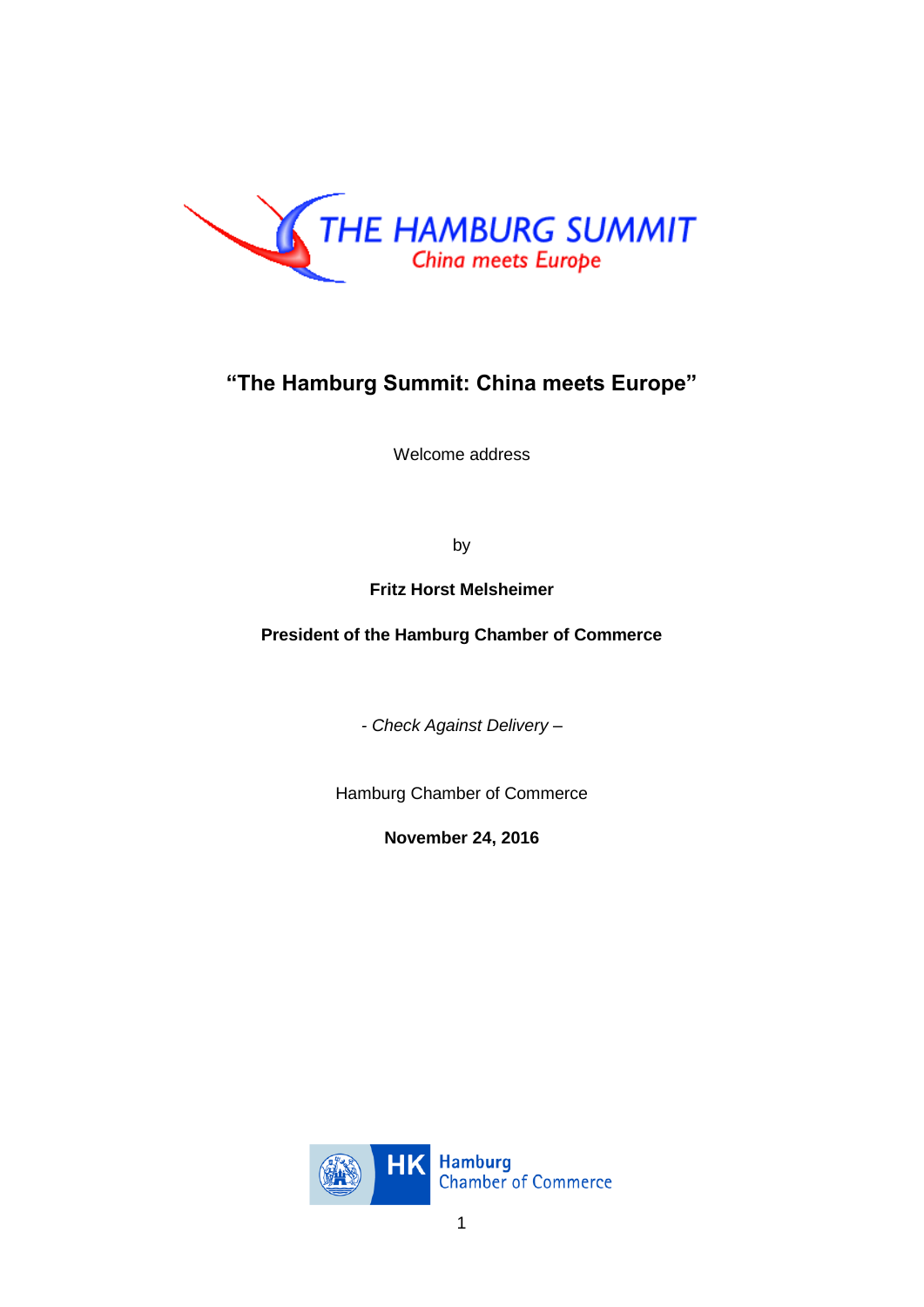Your Excellency Ms. Liu Yandong, Vice-Premier of the People´s Republic of China,

Your Excellency Mr. Jyrki Katainen, Vice-President of the European Commission,

First Mayor Scholz,

Members of the Diplomatic and Consular Corps,

Members of the European Parliament and the Hamburg Parliament,

Ladies and Gentlemen,

The seventh "Hamburg Summit: China meets Europe" is coming to an end, and it is my great pleasure to welcome you to our conference's final part, the closing lunch.

It is indeed a delight and privilege to have such high-ranking representatives of the Chinese, the European and the German governments as guests of honour and keynote speakers on this occasion.

It is my outstanding pleasure to welcome Her Excellency Ms. Liu Yandong, Vice Premier of the People's Republic of China, and one of the most powerful ladies in today's world politics.

A very warm welcome to you, Ms Liu!

We are very pleased that you are accompanied by a very high-ranking official delegation.

It is a special pleasure for me to say "hello" to his Excellency Mr. Wang Gang, Minister for Science and Technology, who was guest of honour at the "Hamburg Summit" 2012 and who welcomed us at that time with a very familiar "Moin, Moin!".

Let me also extend a special welcome

to Mr. Jyrki Katainen, Vice President of the European Commission,

to Hamburg's First Mayor Olaf Scholz and

to Nikolaus W. Schües, Chairman of this conference and former President of the Hamburg Chamber of Commerce.

Thank you for your support and contribution to the success of this conference!

Our federal foreign minister Frank-Walter Steinmeier, the German guest of honour, is on his way to join our luncheon and will be here within the next minutes.

His short delay is due to a debate in the German Bundestag, where he had to be present.

We are proud that also with this year's "Hamburg Summit" we have been able to create a platform for exchange, for engaging with each other and for building trust between leading stakeholders in European-Chinese relations.

China and Europe are among the main drivers of the global economy.

Our trade and investment relations reach across the globe, and our actions and decisions have effects on the entire world.